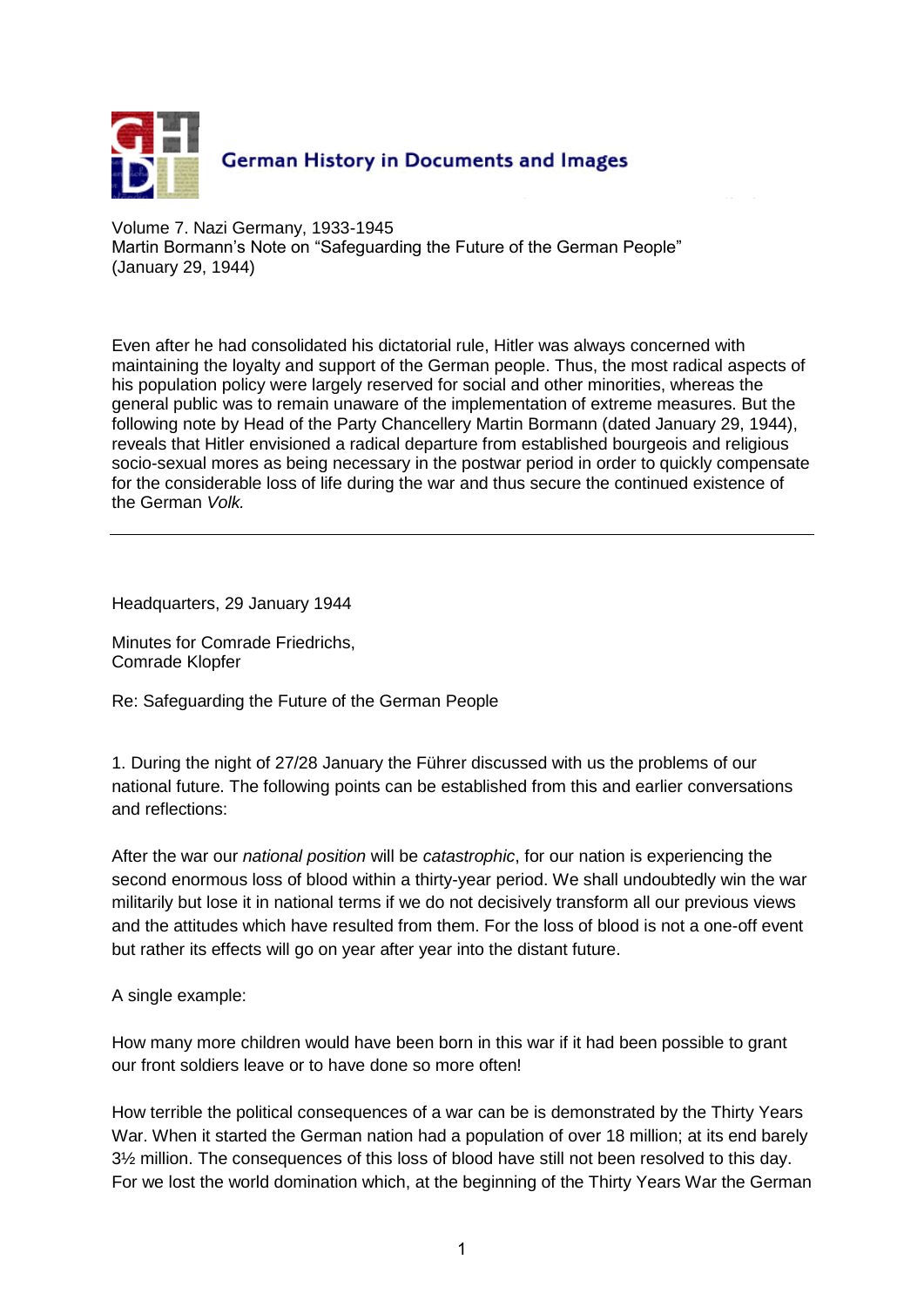nation seemed predestined to achieve. Our political divisions lasted until 1871, our national ones basically till 1933; the confessional division has still not been resolved.

# [ . . . ]

3. The Führer pointed out that after this war we shall have 3 to 4 million women who have no husbands or cannot get them. Think how many divisions we would be lacking in twenty to forty-five years time, said the Führer.

4. The greater the number of births in a nation, the more secure will its future be. The calculation made by many parents, namely that they have to limit the number of their children to secure the future of the ones who have been born is thus completely wrong; the opposite is true! Thus, if they thought about it properly, all women who have one child ought to be particularly concerned to see that not only they themselves but all other women have as many children as possible, because the more children that are born the more secure their children's future will be. That is a very sober assessment of the situation.

5. Now the women who after this tremendous war are not married to a man or do not get married cannot get their children from the Holy Ghost but only from the German men who are left. Increased procreation by individual men is of course only desirable from a national point of view in the case of some of these men. The decent, physically and psychologically healthy men of character should increase their procreation but not those who are physically and mentally deformed.

## $[ . . . ]$

7. There is no point in relying on state regulations alone in this delicate area. The only thing which can convince people is a very serious campaign by the movement. This issue is too important for stupid jokes. It really is a matter of securing the future of our people.

8. After this war we cannot order all women and girls to have children. The most sensitive and here the over-used superlative is appropriate—education is required.

## $[ . . . 1]$

12. [ . . . ] At first many women will accept the general principle but – a lack of logic is after all innate in women – reject it in the personal circumstances of their particular case.

13. For obvious reasons, public, i.e. general education can only begin after the war. Let me just give one reason for this. We cannot now call on the women whose husbands will probably still get killed and we cannot begin the education campaign out of consideration for our soldiers because, beforehand, we would have to get our men who are now soldiers used to these ideas: not every soldier will necessarily want his wife or fiancée to have children by another man after he has been killed.

 $[ . . . ]$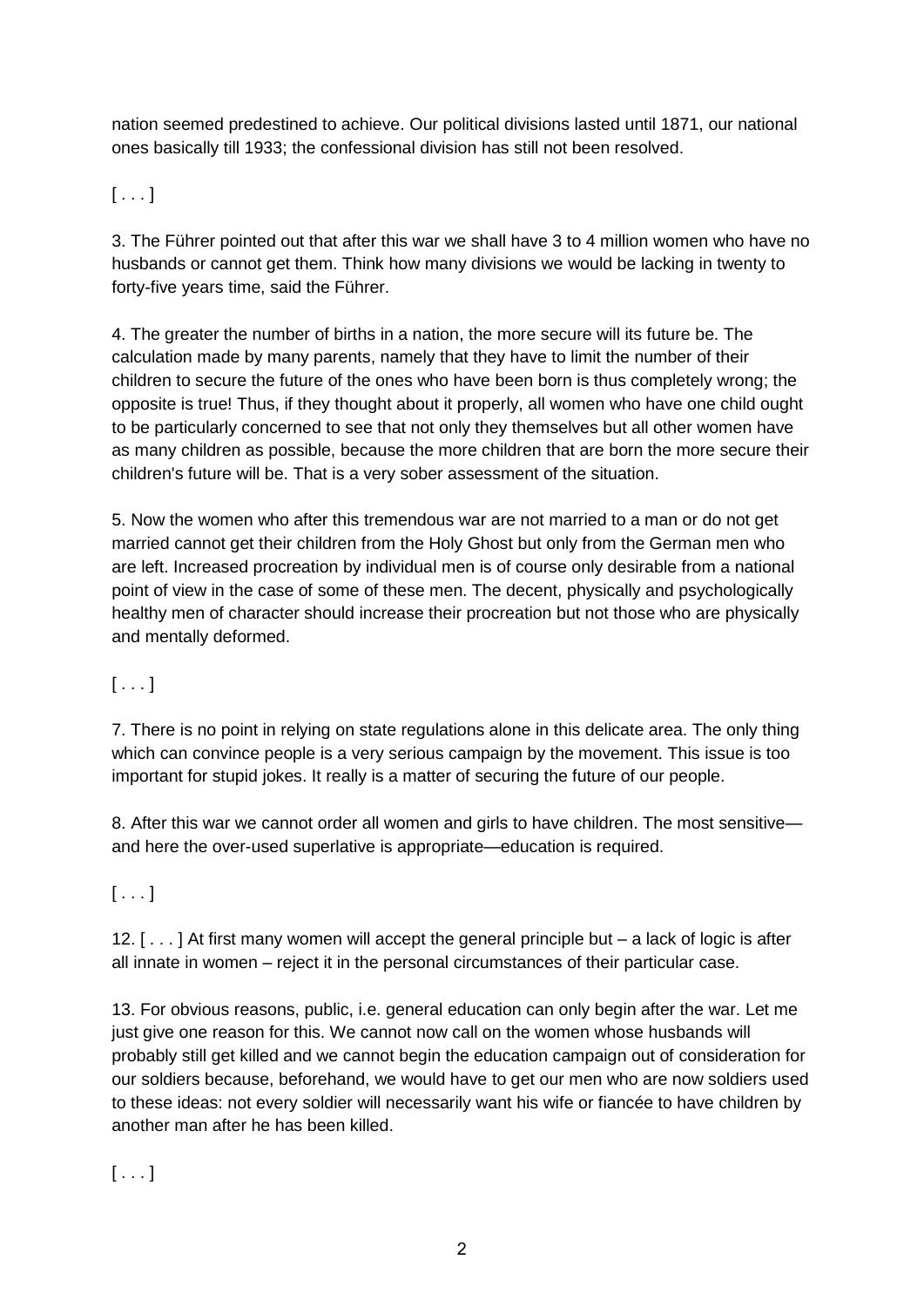15. Right now we must remove all undesirable barriers to our goal. In particular, we must involve our poets and writers. New novels, stories, and plays which equate 'marriage drama' with 'adultery' will no longer be permitted. Nor will poems, writings or films which treat illegitimate children as inferior.

16. Now the 'dislike' of illegitimate children undoubtedly has a reason which we too—or rather we in particular—must acknowledge. We too do not want our sisters or daughters irresponsibly to have children by some man or other or from more than one man. We must, therefore, desire that, after this war, our nation's women who cannot get married in the traditional way can join up with a man who really suits them and have children by him.

If I consider carefully how in animal breeding only those animals who suit each other are paired, then I have to observe that the rules which are valid for all mammals also apply to humans. If I want children who have a balanced character and are not inwardly torn then I must state the view that only people who are really suited to each other should have children with each other. We cannot want a woman to have children from any old man even if it is done through so-called long distance procreation [?! *Fernzeugung*]. Rather only people who are really fond of each other should have children.

17. The upshot of all this is: we must hope that women who after the war do not have or get a husband will have a relationship with a man similar to marriage which produces as many children as possible. The fact that such relationships will not last a lifetime is not an argument against them but is natural. Many marriages too end in divorce after a longer or shorter period. Moreover, I believe that two people who are bound together in friendship but do not see each other so often can stay together for a whole lifetime more easily than others and even more so if children strengthen the love and friendship of this bond.

18. I have already mentioned above that any defamation of relationships which are desirable from the point of view of the nation should be prevented. Anyone who insults a woman who has children without a husband must be harshly punished. Anyone who opposes the encouragement of national needs—that will affect a number of clergy—must also be harshly punished.

### $[ . . . ]$

21. Very many women and girls would gladly have children, indeed many children, if they were sure that they would really be looked after for the whole of their lives. They don't want to have children and then, one day, because the father of these children dies, or becomes poor, or abandons them, to be left with their children dependent on the grace and mercy of some welfare institution.

22. It is clear that women who are employed and have children must be paid more and, moreover, that these women should be assigned flats appropriate to the number of people in the family.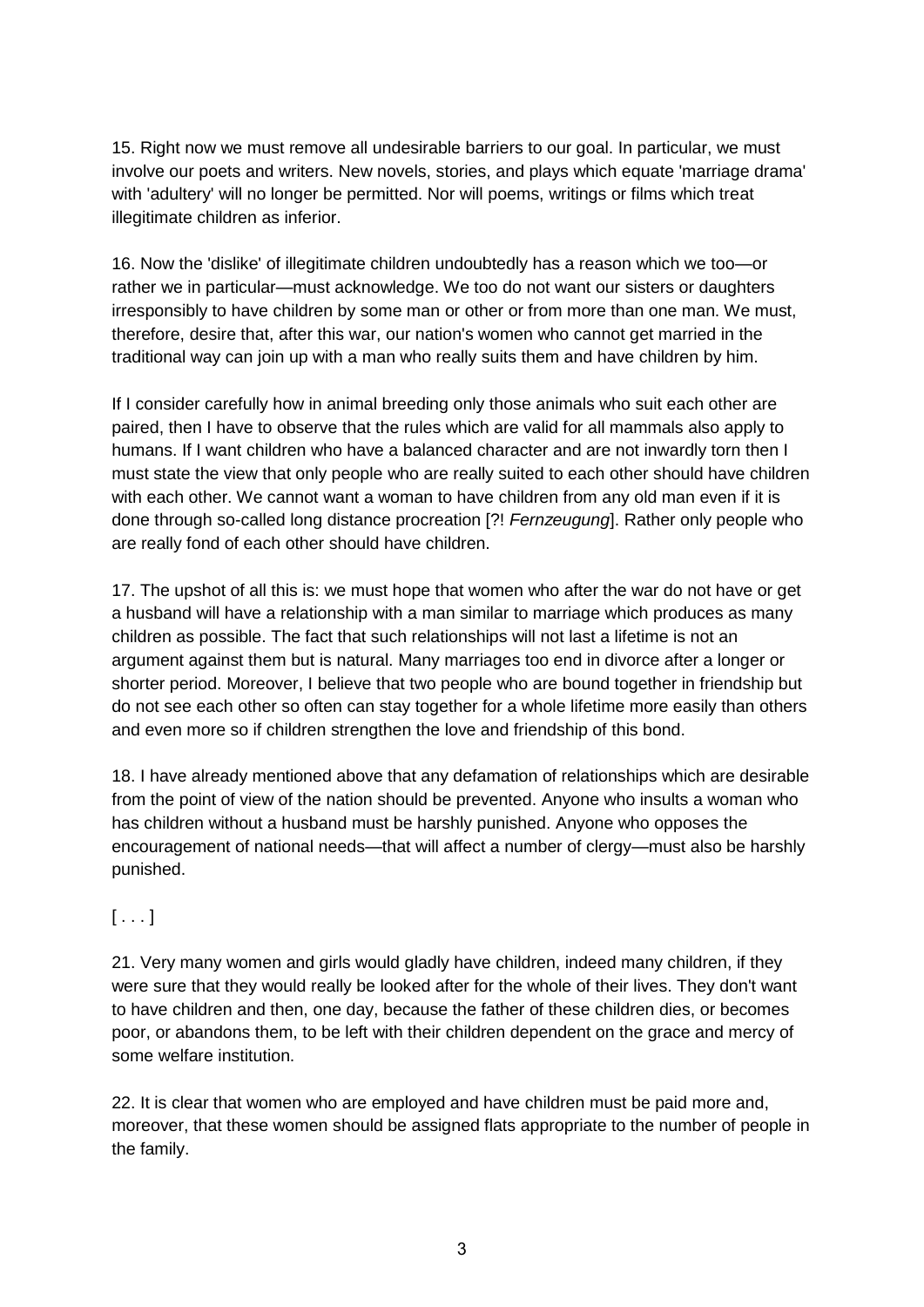23. After the war I want to build such flats for Party Chancellery personnel who have children in the Sonnenwinkel. [ . . . ]

24. The number of boarding schools [ . . . ] must be enormously increased so that all women who for whatever reason cannot bring up their children themselves without difficulties can send them to boarding schools. That applies to boys as well as girls. These boarding schools are also necessary because the best and most efficient men are mostly pretty wild in their youth and can hardly be controlled by their mothers on their own.

25. Furthermore, these women should not only send their children away to boarding schools when they reach school age but, in accordance with the Führer's directive, the NSV should, as has been previously emphasized, set up the best maternity homes in which the children should be brought up from babyhood to school age. This upbringing in these children's homes must be far better that it generally is in the bosom of the family. That is the great future task for the NSV.

26. For the sake of the future of our nation we must encourage a cult of motherhood and no distinction must be made between women who have been married in the traditional way and women who have children with a man to whom they are bound in friendship; all these mothers are to be honored equally (naturally this does not apply to those asocial elements who do not even know who is the father of their children).

### [ . . . ]

(i.) We must create for those mothers who have not been officially married in the traditional way a very similar comprehensive state of psychological and material security. Among other things: the children must be able to acquire their father's name without difficulty.

(ii.) In addition: on special request, men must be able to have a firm marriage relationship not only with one woman but with another one in which the women without further ado acquire the man's name and the children their father's name.

### $[ \ldots ]$

(iv.) As I mentioned above, it is necessary for us to get rid of and ban the current terms for a 'relationship' which sound more or less morally dubious. On the contrary, we must find good and friendly-sounding expressions. We must, therefore, consider what the relationship between a woman and a man to whom she has not been married in the traditional way can be called; we must consider how the children from such a bond of friendship should be termed.

The more successful we are in finding a name, the easier it will be to remove existing inhibitions. However, these inhibitions must be removed, for otherwise all the sacrifices of the last World War and this war will have been in vain because our nation will inevitably fall victim to the next storms.